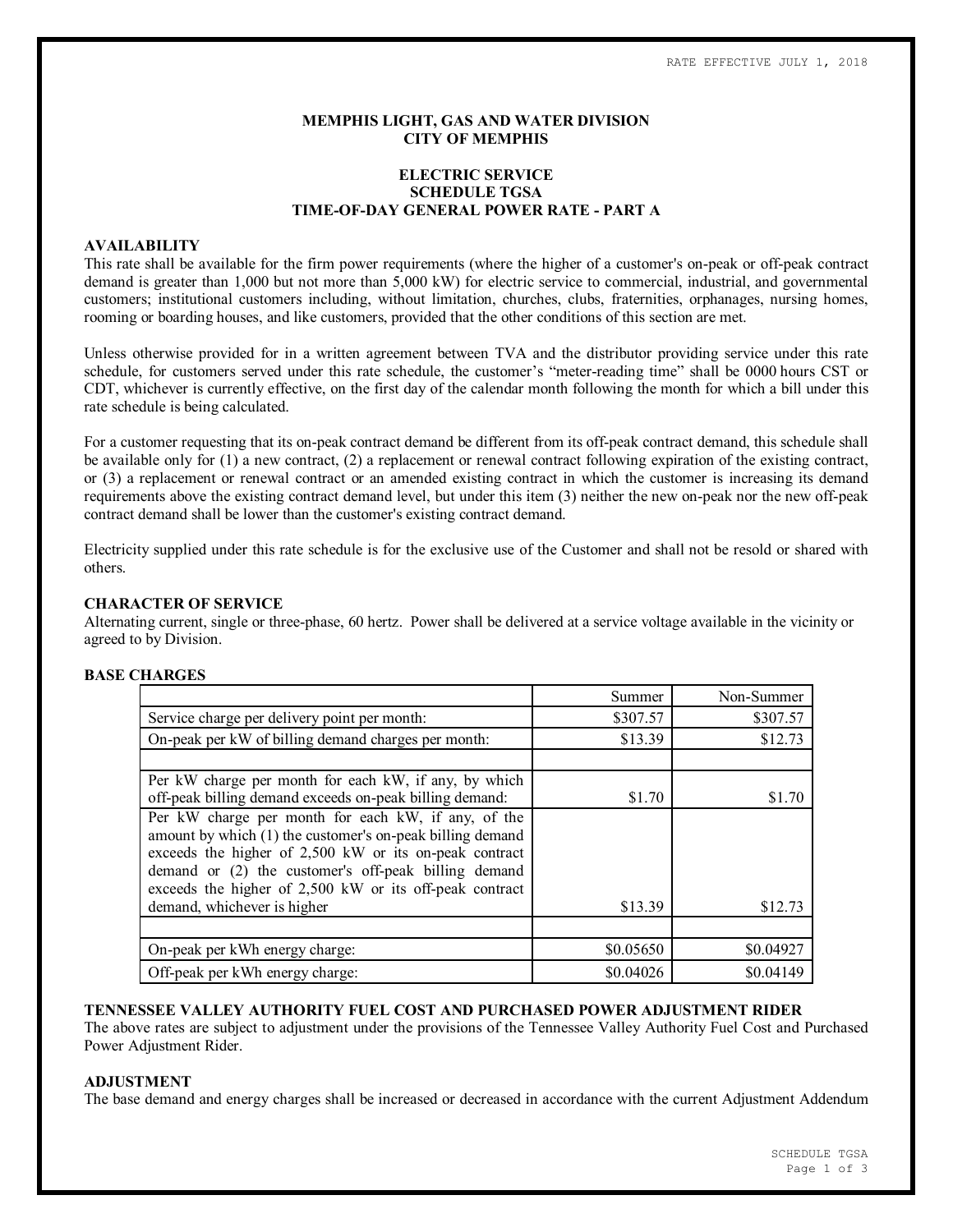published by TVA. (In addition, such charges shall be increased or decreased to correspond to increases or decreases determined by TVA in the value of the hydro generation benefit allocated to residential customers.)

### **DETERMINATION OF SEASONAL PERIODS**

Summer Period shall mean the May through Oct billing months. Non-Summer shall mean all other billing months.

## **DETERMINATION OF ON-PEAK AND OFF-PEAK HOURS**

Except for Saturdays and Sundays and the weekdays that are observed as Federal holidays for New Year's Day, Memorial Day, Independence Day, Labor Day, Thanksgiving Day, and Christmas Day, on-peak hours for each day shall be 11 a.m. to 9 p.m. during calendar months of May through October and from 3 a.m. to 1 p.m. during all other calendar months. All other hours of each day and all hours of such excepted days shall be off-peak hours. Such times shall be Central Standard Time or Central Daylight Time, whichever is then in effect. The on-peak and off-peak hours under this rate schedule are subject to change by TVA. In the event TVA determines that such changed on-peak and off-peak hours are appropriate, it shall so notify Division at least 12 months prior to the effective date of such changed hours, and Division shall promptly notify customer.

### **DETERMINATION OF ON-PEAK AND OFF-PEAK DEMAND AND ENERGY AMOUNTS**

The on-peak and off-peak kWh for any month shall be the energy amounts taken during the respective hours of the month designated under this rate schedule as on-peak and off-peak hours.

Division shall meter the on-peak and off-peak demands in kW of all customers taking service under this rate schedule. The on-peak demand and the off-peak demand for any month shall be determined separately for the respective hours of the month designated under this rate schedule as on-peak and off-peak hours and in each case shall be the higher of the highest average during any 30-consecutive-minute period beginning or ending on a clock hour of the month of (a) the load metered in kW or (b) 85 percent of the load in kVA plus an additional 10 percent for that part of the load over 5,000 kVA, and, except as provided below in this section, such amounts shall be used as the on-peak and off-peak billing demands. The on-peak billing demand shall in no case be less than 30 percent of the customer's on-peak demand amount. The off-peak billing demand shall in no case be less than 30 percent of the customer's off-peak demand amount.

For purposes of this section, the on-peak demand amount referred to above shall be the higher of the currently effective onpeak contract demand or the highest on-peak billing demand established in the preceding 12 months, and the off-peak demand amount referred to above shall be the higher of the currently effective off-peak contract demand or the highest offpeak billing demand established in the preceding 12 months.

## **MINIMUM BILL**

The monthly bill under this rate schedule shall not be less than the sum of (a) the base service charge, (b) the portion of the base demand charge, as adjusted, applicable to on-peak billing demand applied to the customer's on-peak billing demand, (c) the portion of the base demand charge, as adjusted, applicable to the excess of off-peak over on-peak billing demand applied to the amount, if any, by which the customer's off-peak billing demand exceeds its on-peak billing demand, (d) the base onpeak energy charge, as adjusted, applied to the customer's on-peak energy takings, and (e) the base off-peak energy charge, as adjusted, applied to the customer's off-peak energy takings.

Division may require minimum bills higher than those stated above.

### **CONTRACT REQUIREMENT**

Division shall require contracts for all service provided under this rate schedule and such contracts shall be for an initial term of at least one year. The customer shall contract for its maximum requirements, which shall not exceed the amount of power capable of being used by customer, and Division shall not be obligated to supply power in greater amount at any time than the customer's currently effective contract demand. If the customer uses any power other than that supplied by Division under this rate schedule, the contract may include other special provisions. The rate schedule in any power contract shall be subject to adjustment, modification, change, or replacement from time to time as provided under the power contract between Division and TVA.

After having received service for at least one year under this rate schedule, the customer, subject to appropriate amendments in its power contract with Division, may receive service under the General Power Rate--Schedule GSA. In such case the term of the power contract shall remain the same and the contract demand for service under the General Power Rate--Schedule